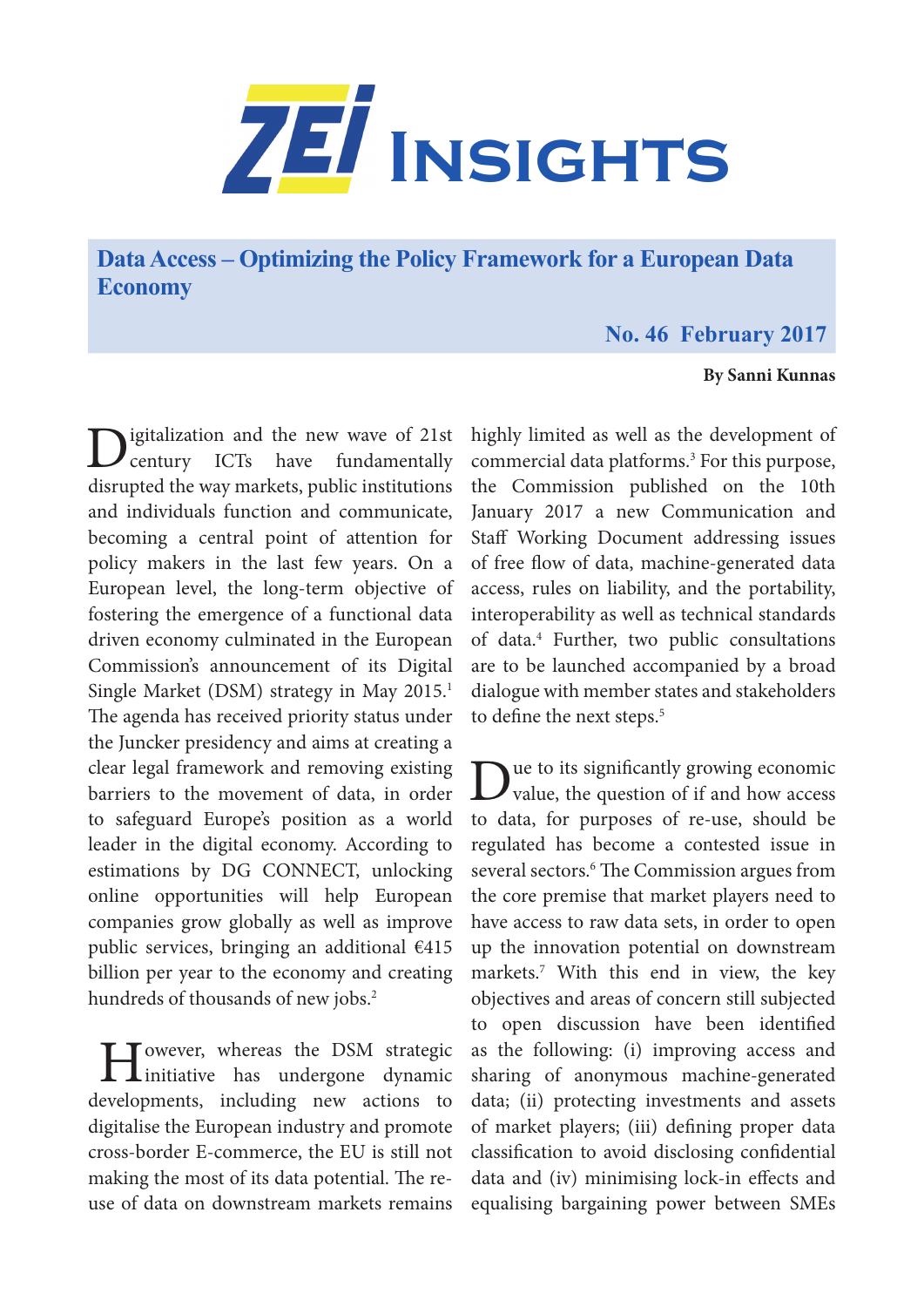and bigger enterprises.8 To give stakeholders a first insight, the Commission simultaneously revealed a non-exhaustive list of possible legislative and non-legislative measures to be taken into consideration as possible regulatory solutions.

Thile it is still too early to draw any conclusions regarding future policy design, the announced stakeholder dialogues on the pros and cons regarding data access regulation will play a decisive role in this process.9 Thus, by shedding light on key stakeholder arguments, it can give a preliminary indication on how the Commission might proceed on this matter in the future.

 $\Gamma$ irst of all, there has been much debate as to whether it is too early – or even necessary at all – to impose binding legislation for data access. On the one hand, leading experts such as Erik Brynjolfsson and Andrew McAfee argue that excessive regulation tends to stifle innovation and hinder new business models from developing freely.10 On the other hand, opening up access to upstream markets (e.g. information infrastructure such as raw data bases) has in the past proven to be successful in several European markets, leading to increased competition, innovative business practices and consumer benefits.<sup>11</sup> These two contrary arguments on the effect of regulation reflect to a large extent the fundamentally different regulatory approaches found in the U.S. and the EU. However, due to the unpredictability of the data economy's dynamic development and the limited survey evidence on current data sharing practices in Europe, the majority of stakeholders still seem to favour a nonlegislative, non-sector specific approach by the Commission.<sup>12</sup>

Second of all, it needs to be considered<br>
whether the abovementioned argument is sufficient for justifying a binding, regulatory approach or whether further evidence is needed to back up the Commission's assumption. In particular industrial stakeholders have pointed to the lack of a clear market failure and that there is no evidence showing that the contractual solutions currently in place for regulating non-personalized data access fall short of providing legal certainty. At the other end of the spectrum are the potential data re-users, arguing that the current B2B contracts lead to market foreclosures and prevent interested parties from entering downstream markets.<sup>13</sup> Reinforcing the latter, the preliminary conclusion made in a legal study by Osbourne Clarke for the Commission seemed to confirm the latter statement, showing that the lack of coherence makes it difficult for businesses to manage and use their data efficiently.<sup>14</sup>

 $\Gamma_{\text{future}}$  policy making should thus policy making include an assessment of the scope to which contractual and general competition law provisions, especially Art. 102 TFEU on the abuse of a dominant position, can be invoked to claim wider access to data held by one economic operator.15 As shown in cases such as IMS Health or Microsoft, the ECJ has partially been successful in its jurisprudence to grant information access to the benefit of smaller market players.<sup>16</sup> However, according to the Commission "raw machine-generated data is not protected by existing intellectual property rights since they are deemed not to be the result of an intellectual effort and/or have any degree of originality."17 In other words, machine-generated data is not covered by the existing legal framework, making it hard to rely on past guidelines and jurisprudence. To conclude, if the Commission should choose a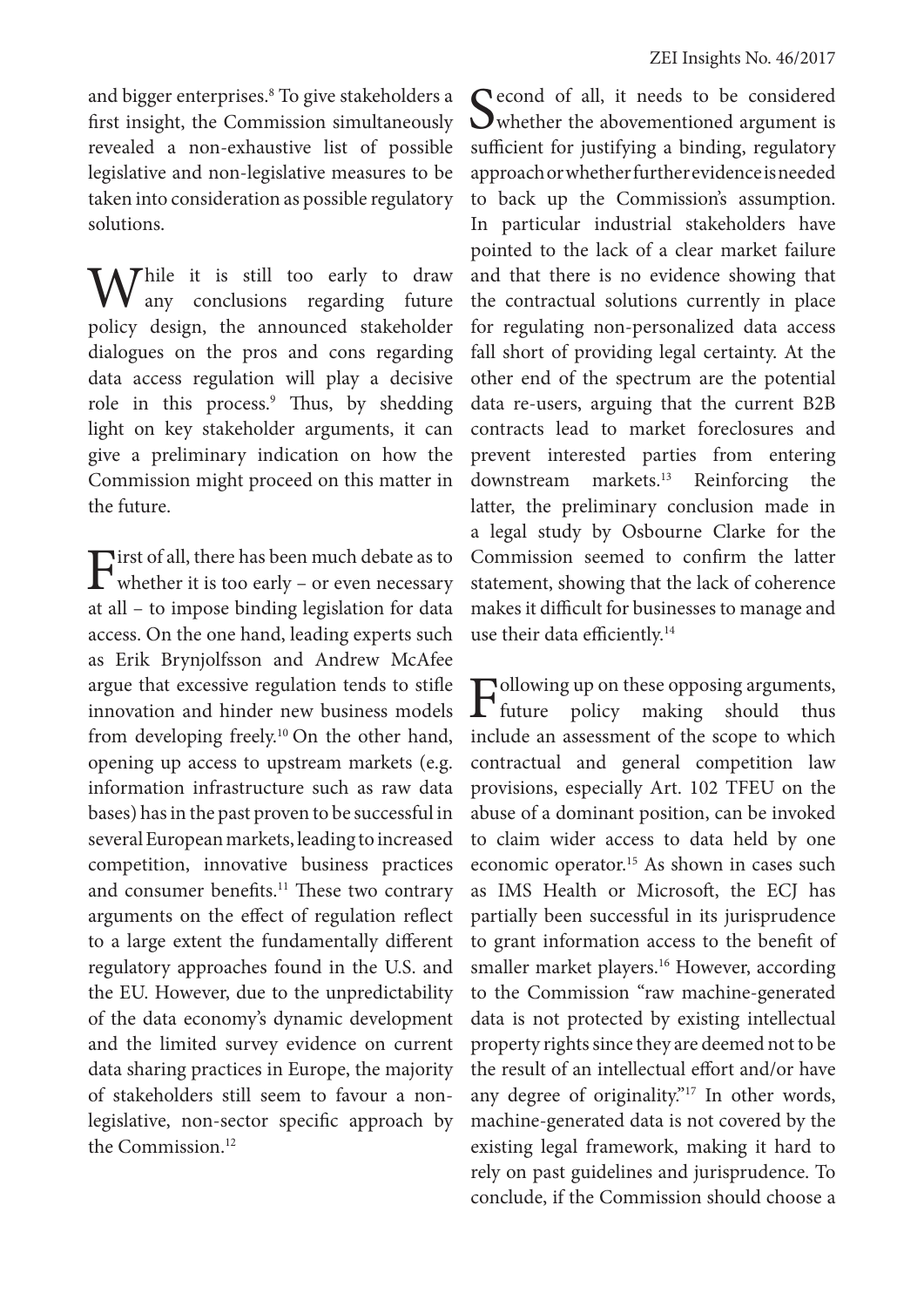traditional legislative approach, defining clear data classifications to distinguish between different types of data remains an essential prerequisite in order avoid disclosure of confidential information, while granting third party access.

Lastly, while ensuring that new business models can enter downstream markets and spur innovation in the data economy, there are many larger stakeholders urging the Commission to refrain from regulatory action that could potentially discourage investments in new data storage, generation and processing technologies. The only way to ensure this is by allowing companies to remain the main beneficiaries of their own aggregation and storage of data. As recently summarised at the high level conference on "Building a Data Economy" organized by the Commission, putting in place mandatory access to machine-generated data is not an incentive for investment, as it would discourage data generators from improving their storage and collection processes. According to this view, there is no real justification for granting third parties unconditional access to data they did not participate in generating.18

Based on the preliminary evaluation in the recent Communication and Staff Working Document, the Commission does not see any urgent need to regulate machine-generated data access in the emerging European data economy. For now, any policy decisions seem to have been postponed until after the wide stakeholder and public consultation, when more evidence has been gathered on real data sharing practices in different member

states. However, given the weight of current stakeholder arguments advocating a more cautious approach by the Commission, it seems unlikely that issues of data flow or data access will be regulated in a binding way any time soon.19 Instead, in order to improve current legal certainty and enable a favorable environment for data business, starting off with non-legislative measures, such as providing legal guidance, technical solutions, voluntary model contract terms for data usage licences or default contractual rules, might be a more appropriate line of measures from which companies, governments and consumers could stand to benefit.20

**Sanni Kunnas,** ZEI Alumna "Class of 2016", is a Policy Advisor for Energy, Climate and Digitalization at the German Chemical Industry Association in Brussels.

## *Bibliography:*

*1. European Commission (2015): A Digital Single Market for Europe: Commission sets out 16 initiatives to make it happen, Press release, 6. May, available online: http://europa.eu/rapid/press-release\_IP-15-4919\_en.htm (28.01.2017).*

*2. European Commission (2017): Digital Single Market. Bringing down barriers to unlock online opportunities, available online: https://ec.europa.eu/priorities/digital-single-market\_en (28.01.2017).*

*3. European Commission (2017): Building a European data economy, COM(2017) 9 final, p. 10.*

*4. European Commission (2017): Staff Working Document on the free flow of data and emerging issue of the European data economy, SWD(2017) 2 final; European Commission (2017): Building a European data economy, COM(2017) 9 final;*

*5. A three-month public consultation on "Building the European Economy" was launched on the 10. January 2017 and can be accessed online until the 26. April: https://ec.europa.eu/digitalsingle-market/en/news/public-consultation-building-europeandata-economy (28.01.2017).* 

*6. The Commission specifically mentions transport, energy markets and health and care based services as sectors that could benefit from increased data sharing, see: European Commission (2017): Building* 

ZEI Insights are part of the Research Project - Governance and Regulation in the EU: The Future of Europe

ZEI Insights provide commentary and critical analysis on governance and regulation issues related to the future of the European Union. Authors are responsible for their own views.